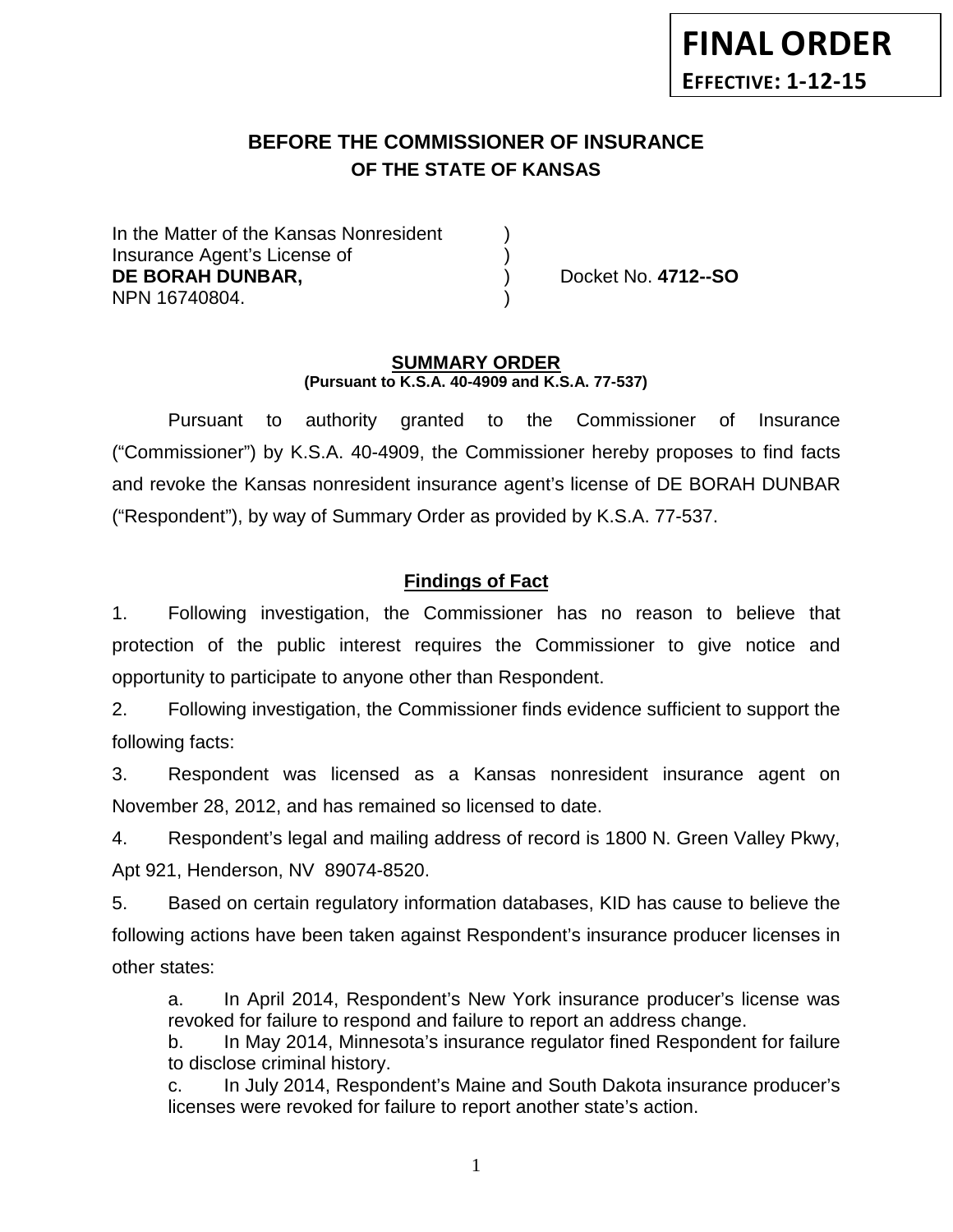6. Respondent did not report those actions to KID within 30 days as required by K.A.R. §40-7-9(a) and has not reported them to date.

7. By letter dated November 12, 2014, and mailed to Respondent at her address of record, counsel for KID summarized the foregoing facts and invited Respondent to reply by the close of business on November 24, 2014, if she disputed the statements of fact.

8. The letter was returned as undeliverable, and Respondent did not notify KID of a change of address within 30 days as required by K.A.R. §40-7-9(f) and has not notified KID of a change of address to date.

### **Applicable Law**

9. K.S.A. 40-4909(a) provides, in relevant part:

"The commissioner may deny, suspend, revoke or refuse renewal of any license issued under this act if the commissioner finds that the applicant or license holder has . . .

(2) Violated:

(A) Any provision of chapter 40 of the Kansas Statutes Annotated, and amendments thereto, or any rule and regulation promulgated thereunder;

(B) any subpoena or order of the commissioner;

(C) any insurance law or regulation of another state; or

(D) any subpoena or order issued by the regulatory official for insurance in another state. . . .

(6) Been convicted of a misdemeanor or felony . . .

(9) Had an insurance agent license, or its equivalent, denied, suspended or revoked in any other state, district or territory" K.S.A. 2013 Supp. 40- 4909(a).

10. "Each person licensed in this state as an insurance agent shall report the following to the commissioner of insurance within 30 days of occurrence: (a) Each disciplinary action on the agent's license or licenses by the insurance regulatory agency of any other state or territory of the United States; . . . (f) each change in residence address; . . ." K.A.R. §40-7-9.

11. In addition, the Commissioner may revoke any license issued under the Insurance Agents Licensing Act if the Commissioner finds that the interests of the insurer or the insurable interests of the public are not properly served under such license. K.S.A. 2013 Supp. 40-4909(b).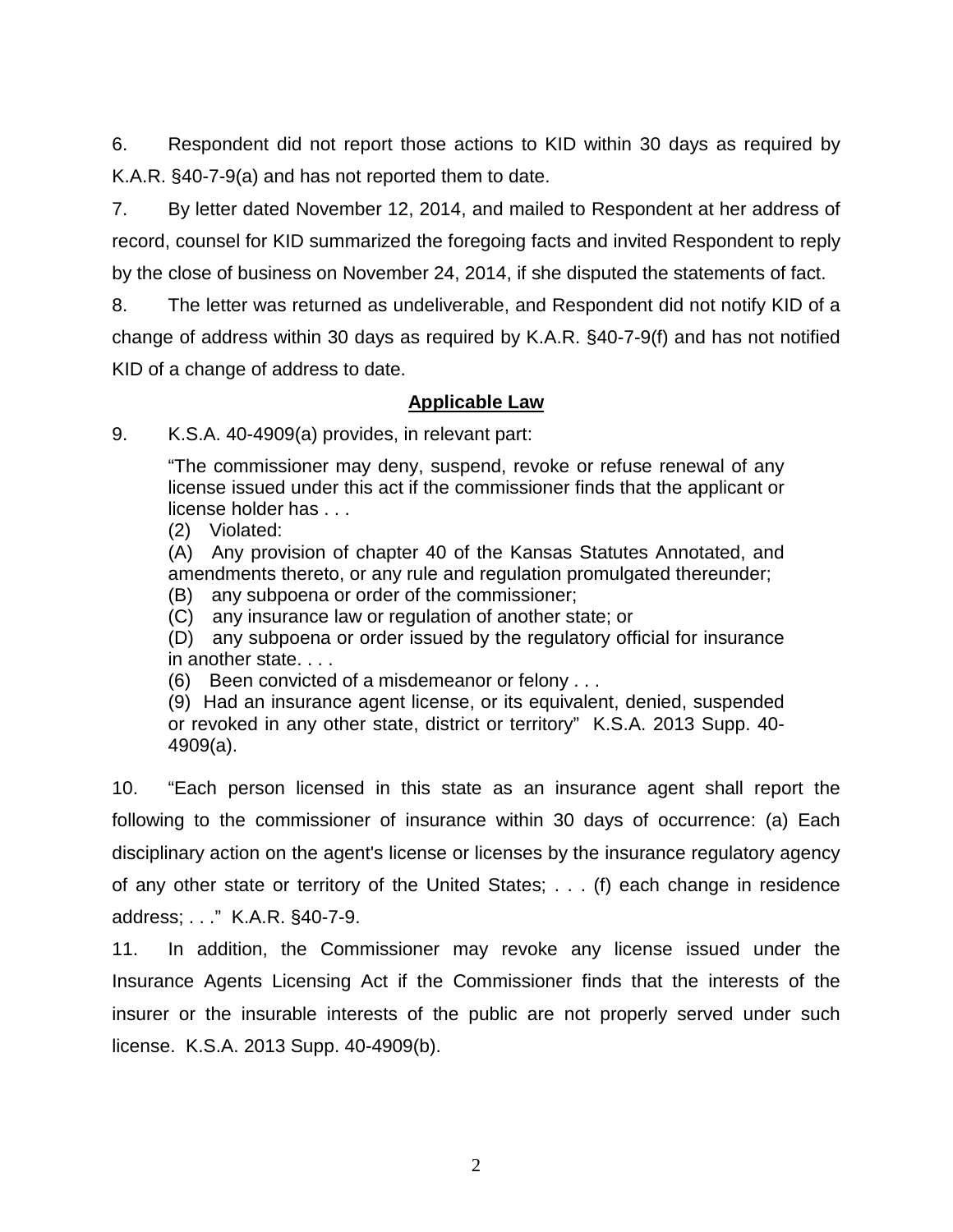12. A person whose license has been revoked or suspended may not be employed directly or indirectly by an insurance company and "may not perform any act toward the solicitation of or transaction of" insurance business in Kansas. K.S.A. 2013 Supp. 40- 4909(g).

13. "Any action taken under this section which affects any license or imposes any administrative penalty shall be taken only after notice and an opportunity for hearing conducted in accordance with the provisions of the Kansas administrative procedures act." K.S.A. 2013 Supp. 40-4909(c).

#### **Conclusions of Law**

14. The Commissioner concludes that service of Respondent at Respondent's last known address provides constructive notice of the proposed action, and Respondent's failure to maintain a current address in KID records acts as a waiver of her right to actual notice.

15. The Commissioner thus has jurisdiction over Respondent as well as the subject matter of this proceeding, and such proceeding is held in the public interest.

16. The Commissioner finds that Respondent's license may be, and should be, revoked pursuant to K.S.A. 40-4909(a)(2)(A) because Respondent repeatedly violated K.A.R. §40-7-9(a) by failing to report actions taken against her insurance producer licenses by the insurance regulatory authorities of other states and violated K.A.R. §40- 7-9(f) by failing to report a change of address.

17. In addition, the Commissioner finds that Respondent's license may be revoked pursuant to K.S.A. 40-4909(a)(2)(C) because the actions establish Respondent's violations of the insurance law and/or regulations of other states.

18. Further, the Commissioner concludes that Respondent's license may be revoked pursuant to K.S.A. 40-4909(a)(9) because each denial, suspension, and revocation of a licensee's license in another state constitutes an independent ground for revocation in Kansas.

19. Finally, the Commissioner concludes that Respondent's license may be revoked pursuant to K.S.A. 40-4909(b) because it is not serving the interests of insurers or the insurable interests of the public.

3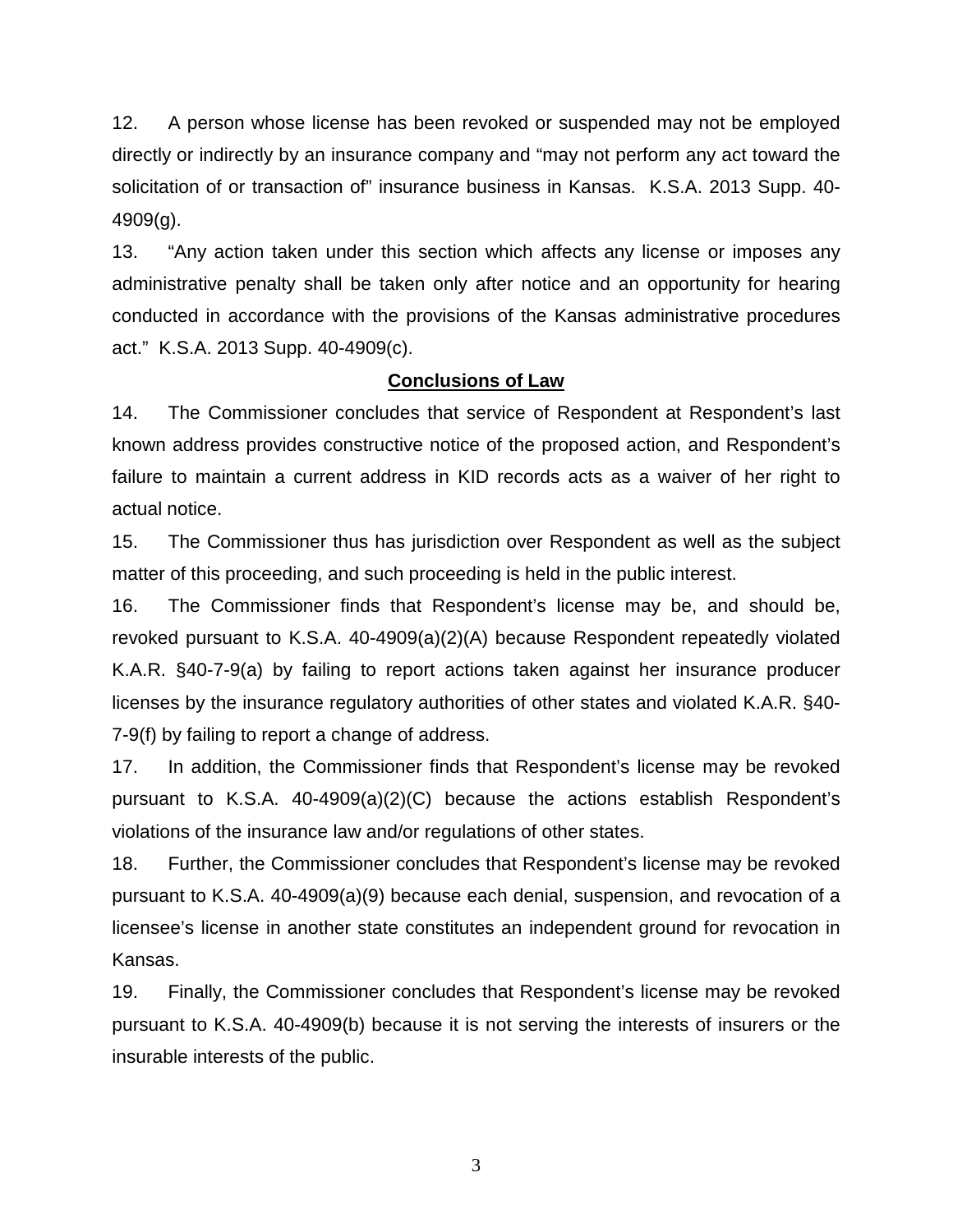20. Based on the facts and circumstances set forth herein, it appears that the use of summary proceedings in this matter is appropriate, in accordance with the provisions set forth in K.S.A. 77-537(a), in that the use of summary proceedings does not violate any provision of the law, the protection of the public interest does not require the KID to give notice and opportunity to participate to persons other than Respondent, and after investigation, KID believes in good faith that the allegations will be supported to the applicable standard of proof.

#### **Policy to be Served**

Before issuing an insurance agent license, the Commissioner must determine that the applicant is qualified and has not committed any act that would be grounds for denial, suspension, or revocation. K.S.A. 40-4905(b). Further, the Commissioner may revoke any license issued under the Insurance Agents Licensing Act if the Commissioner finds that the interests of the insurer or the insurable interests of the public are not properly served under the license. The following action is appropriate to promote the security and integrity of the insurance business and protect insurance consumers by licensing, or continuing to license, persons or entities to sell, solicit, or negotiate insurance in the State of Kansas only if their conduct indicates they are both qualified and trustworthy.

**THE COMMISSIONER OF INSURANCE THEREFORE ORDERS** that the Kansas nonresident insurance agent's license of **DE BORAH DUNBAR** is hereby **REVOKED**, and **DE BORAH DUNBAR** shall **CEASE and DESIST** from the sale, solicitation, or negotiation of insurance, doing any act toward the sale, solicitation, or negotiation of insurance, and/or receiving compensation deriving from the sale, solicitation, or negotiation of insurance in Kansas or on Kansas risks through business conducted on and after the effective date of this order.

**It is further ordered,** pursuant to KSA 77-415(b)(2)(A), that this order is designated by KID as precedent.

4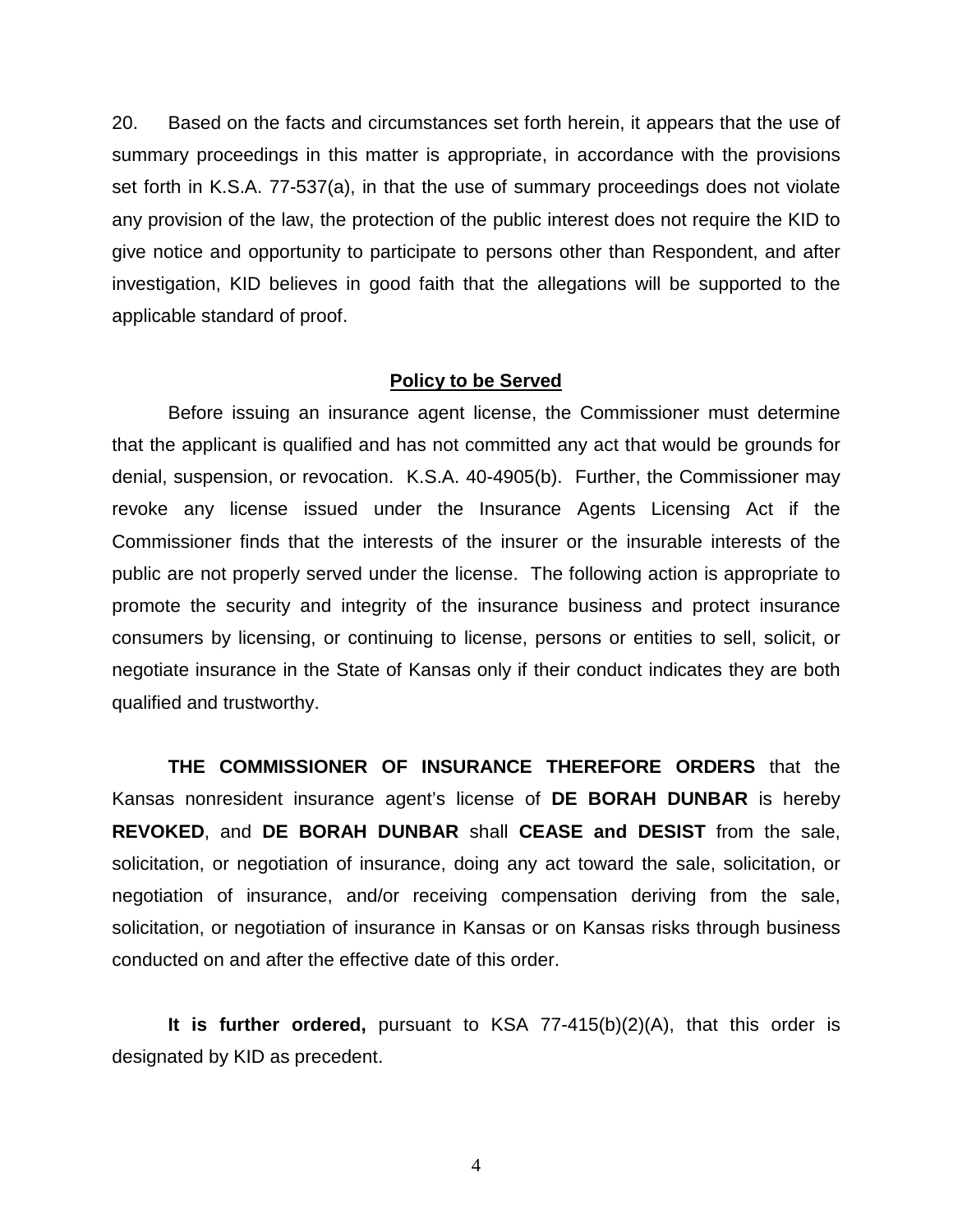### **IT IS SO ORDERED THIS \_\_22nd\_\_ DAY OF DECEMBER 2014, IN THE CITY OF TOPEKA, COUNTY OF SHAWNEE, STATE OF KANSAS.**



\_/s/ Sandy Praeger\_\_\_\_\_\_\_\_\_\_\_\_\_\_\_\_ Sandy Praeger Commissioner of Insurance

BY:

/s/ John Wine John Wine General Counsel

## **NOTICE OF RIGHTS TO HEARING AND REVIEW**

**Within fifteen (15) days of the date of service of this Summary Order, Respondent** may submit a written request for a hearing pursuant to K.S.A. 77-537 and K.S.A. 77-542. Any request for a hearing should be addressed to the following:

John Wine, General Counsel Kansas Insurance Department 420 S.W.  $9<sup>th</sup>$  Street Topeka, Kansas 66612

If a hearing is requested, the Kansas Insurance Department will serve notice of the time and place of the hearing and information on procedures, right of representation, and other rights of parties relating to the conduct of the hearing.

**If a hearing is not requested in the time and manner stated above, this Summary Order shall become effective as a Final Order upon the expiration of time for requesting a hearing.** In the event Respondent files a Petition for Judicial Review, pursuant to K.S.A. 77-613(e), the agency officer to be served on behalf of the Kansas Insurance Department is

John Wine, General Counsel Kansas Insurance Department 420 S.W. 9<sup>th</sup> Street Topeka, Kansas 66612